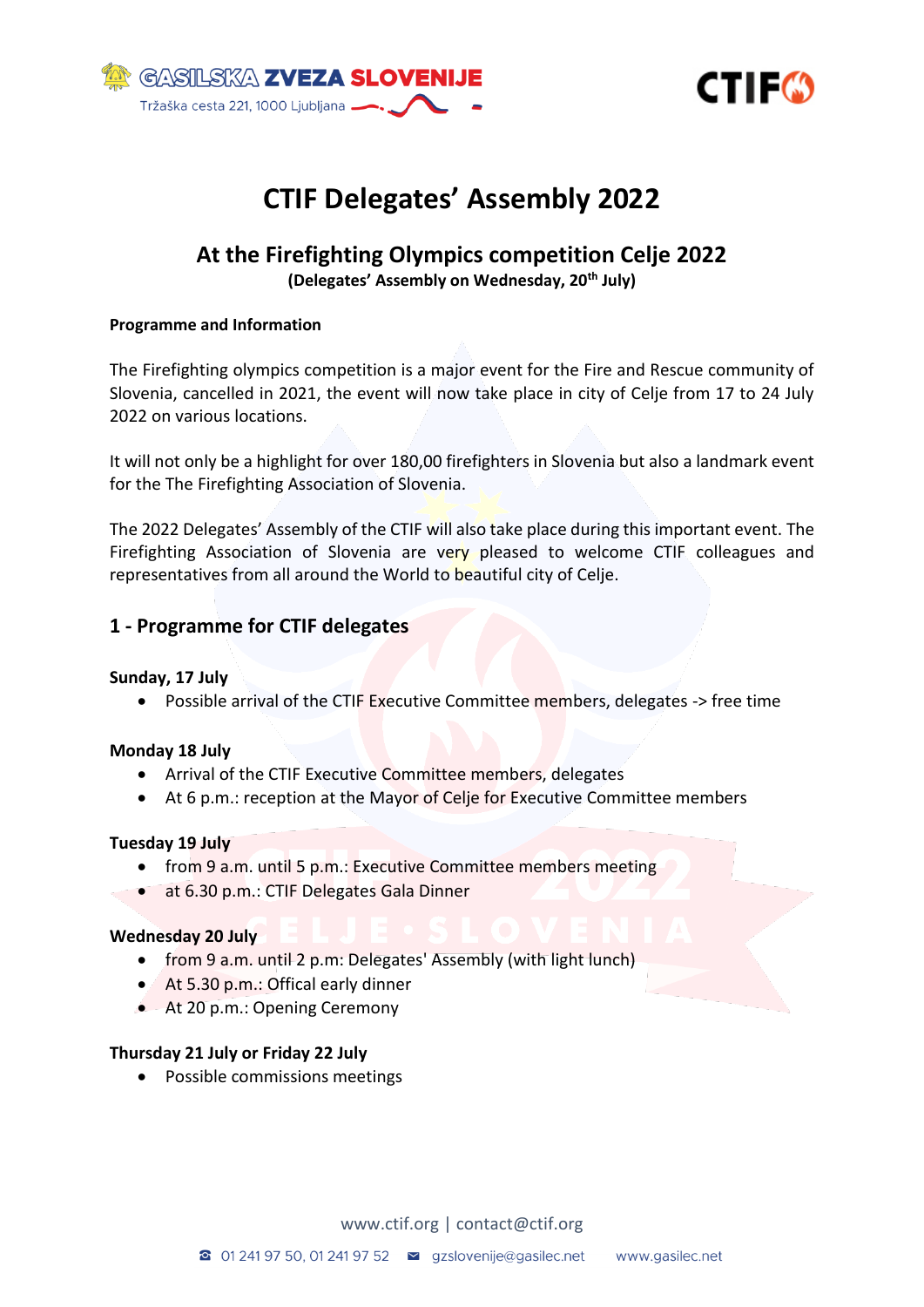# **2 - Additional information**

## **2.1 – Venue**

Please check a program of the The Firefighting olympics competition <https://ctif2022.com/en/program-en/>

#### **2.2 - Languages**

The CTIF Delegates' Assembly will be held in English, with French and German interpretation.

## **2.3 - Accommodation for delegates**

A shuttle transport will be organized from hotel to Celje. <https://www.rimske-terme.eu/>

#### **Recommended hotel for all delegates**: Hotel Rimske Terme 4\*

Address: Toplice 10, SI-3272 Rimske Toplice, Slovenia.

The Hotel Rimske Terme is located 20 km out of Celje in the middle of nature. Transportation to the events will be provided.

#### **Special rates for CTIF members**

- Single room  $(1$  adult) : 98  $\epsilon$  per night, breakfast included
- Double room (2 adults) :  $68 \epsilon$  per night / per person, breakfast included

The price of accommodation includes (per person): unlimited swimming, unlimited access to online content wired or wireless, free parking in the car park and for buses in front of the main entrance, registration fee.

Tourist tax is not included in the price (surcharge upon arrival at the hotel). We propose to take out insurance in the event of cancellation due to any changed measures to prevent the spread of Covida-19.

#### **Booking**

We kindly ask Delegates and Participants to book their hotel rooms directly by themselves **until June 5, 2022.**

For reservation contact directly by email: [reservations@gasilec.net](https://ctif2022.com/prenocitve/reservations@gasilec.net) who will be pleased to book the rooms for you. *Please write the code: ˝DA 2022˝.*

Hotel booking payment information: NAME OF BANK: BANKA SLOVENIJE, SLOVENSKA 35, 1505 LJUBLJANA SWIFT CODE: BS LJ SI 2X IBAN: SI56012116000001277 ACCOUNT NAME: ZAVOD CELEIA CELJE

#### TERMS OF PAYMENT:

60% must be paid in advance, at least 45 days before the arrival of guests.